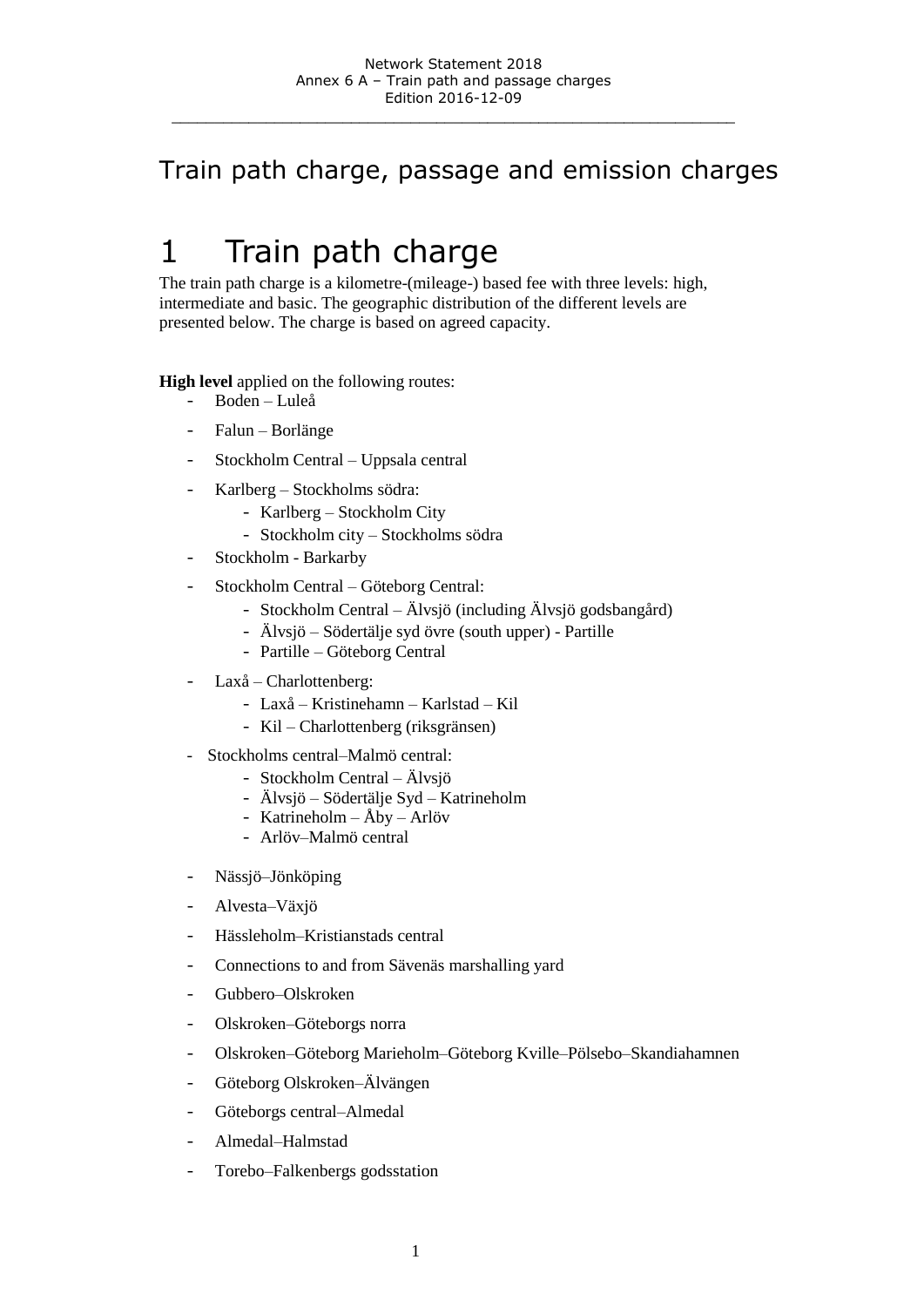- Ängelholm–Helsingborgs central–Landskrona östra–Kävlinge–Lund
- Lund–Malmö central
- Helsingborgs godsbangård–Åstorp
- Malmö central–Triangeln–Hyllie–Lernacken
- Arlöv–Malmö godsbangård
- Lockarp–Svågertorp–Hyllie
- Fosieby–Svågertorp
- Svågertorp–Lernacken
- Lernacken–Peberholmen)

**Intermediate level** applied on the following routes:

- Råtsi–Svappavara
- Riksgränsen–Boden (including Kiruna malmbangård–Peuravaara and Gällivare–Koskullskulle)
- Boden–Nyfors–Bastuträsk–Hällnäs–Vännäs
- Vännäs–Umeå–Gimonäs
- Gimonäs–Örnsköldsvik–Västeraspby
- Västeraspby–Härnösand–Sundsvall
- Sundsvall–Gävle central
- Gävle central–Uppsala central
- Vännäs–Mellansel–Forsmo–Långsele–Bräcke
- Bräcke–Ånge–Bollnäs–Ockelbo–Strömsbro/Gävle central
- Ånge godsbangård
- Ockelbo–Storvik
- Gävle central- Gävle godsbangård–Storvik
- Storvik–Avesta Krylbo–Fagersta–Frövi
- Storvik–Falun
- Borlänge–Ludvika–Ställdalen–Frövi
- Borlänge–Avesta Krylbo–Sala–Uppsala
- Sala–Tillberga–Västerås norra
- Barkarby–Kallhäll–Kungsängen–Bålsta–Västerås central
- Västerås central–Kolbäck–Valskog–Arboga–Jädersbruk–Hovsta
- Jädersbruk–Frövi
- Snyten–Kolbäck
- Fagersta–Ängelsberg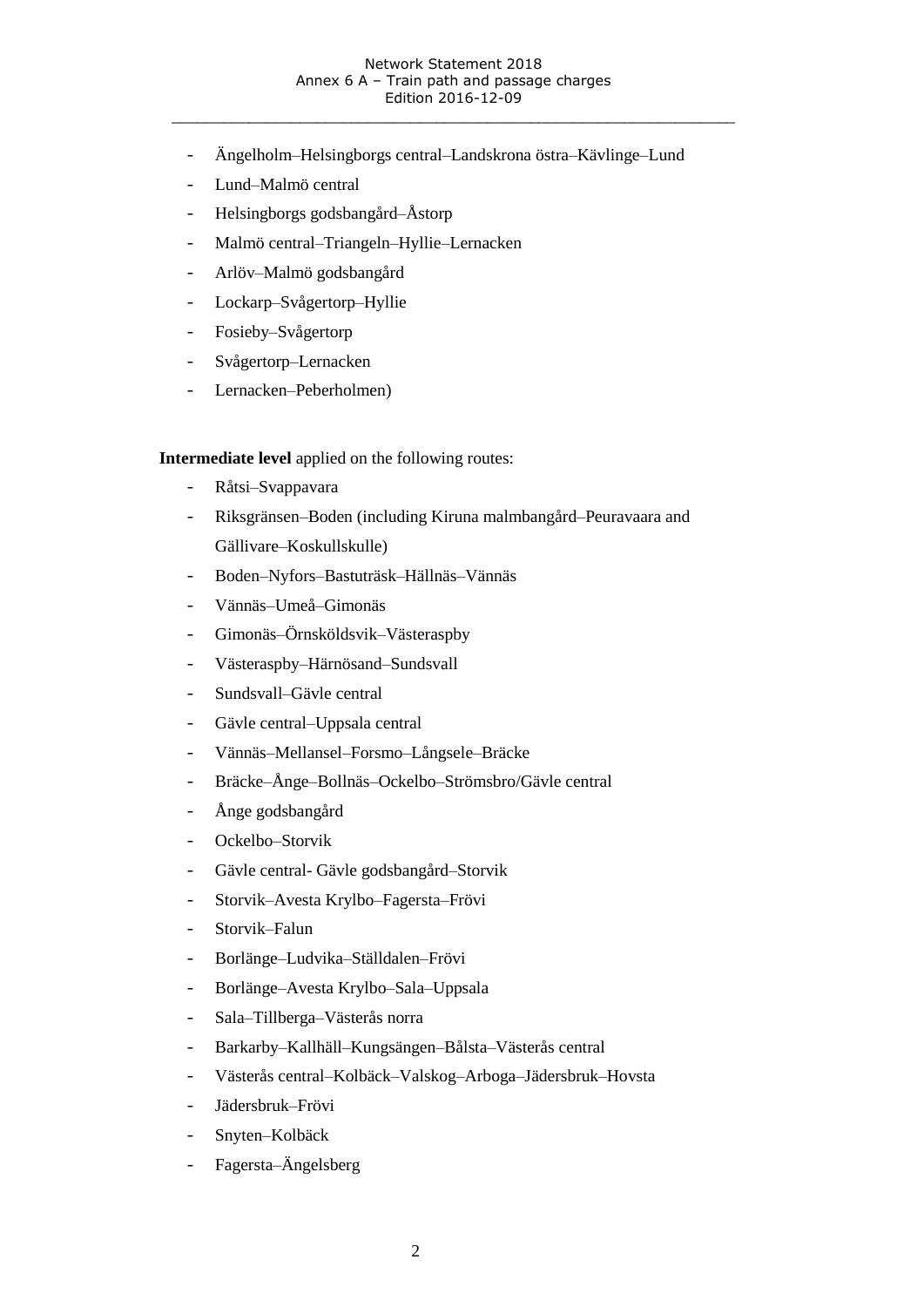- Kolbäck–Rekarne
- Frövi–Hovsta–Örebro–Hallsberg–Mjölby
- All connections to and from Hallsbergs personbangård, Hallsbergs rangerbangård, Hallsberg Posten
- Årstaberg–Älvsjö godsbangård–Älvsjö
- Älvsjö–Nynäshamn
- Flemingsberg–Södertälje hamn–Södertälje centrum
- Södertälje syd övre (south upper)–Eskilstuna–Rekarne–Valskog
- Åkers Styckebruk–Grundbro
- Eskilstuna–Flen
- Linköping–Bjärka Säby
- Kil–Öxnered
- Kornsjö–Skälebol
- Vänersborg–Öxnered
- Älvängen–Öxnered
- Falköping–Jönköping
- Jönköping–Vaggeryd–Värnamo
- Göteborg Kville–Stenungsund–Uddevalla
- Almedal–Borås
- Borås–Värnamo–Alvesta
- Växjö–Kalmar central
- Emmaboda–Karlskrona central
- Halmstad–Båstad–Ängelholm
- Ängelholm–Åstorp–Teckomatorp–Eslöv
- Furet–Landeryd
- Torup–Hyltebruk
- Älmhult–Olofström
- Åstorp–Hässleholm
- Kristianstad C–Gullberna (Karlskrona)
- Arlöv–Flädie–Kävlinge–Teckomatorp–Helsingborg godsbangård
- Malmö central/Malmö godsbangård–Östervärn–Fosieby–Lockarp
- Lockarp–Trelleborg
- Lockarp–Ystad–Simrishamn

**Base level** applies for the network in general.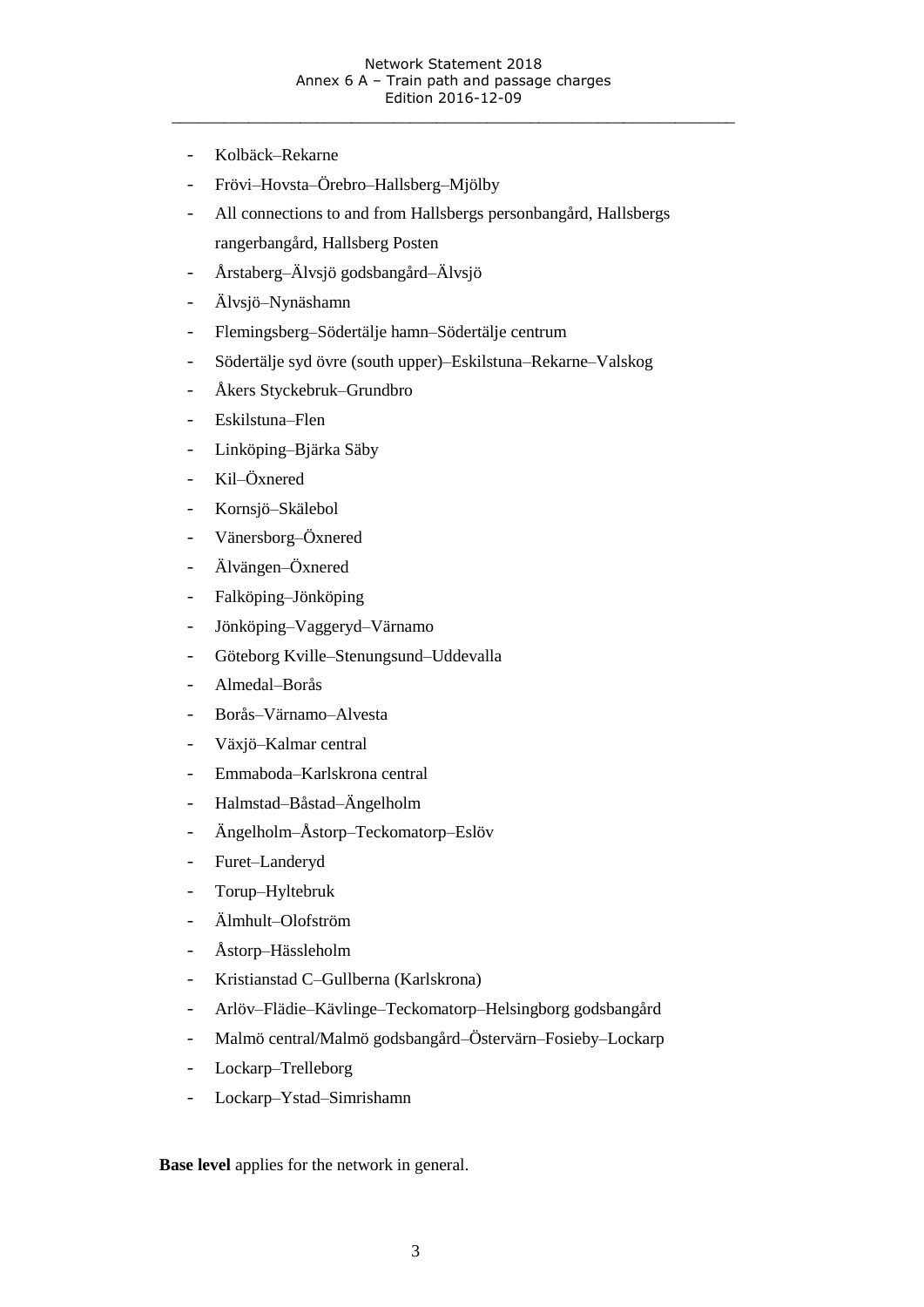

The Swedish Transport Administration has developed a simulation system to calculate the Administrations charges for railway transports. In the system it is possible to calculate the train paths charges between given stations. The calculator system is a web application and is available via <https://jvk.trafikverket.se/>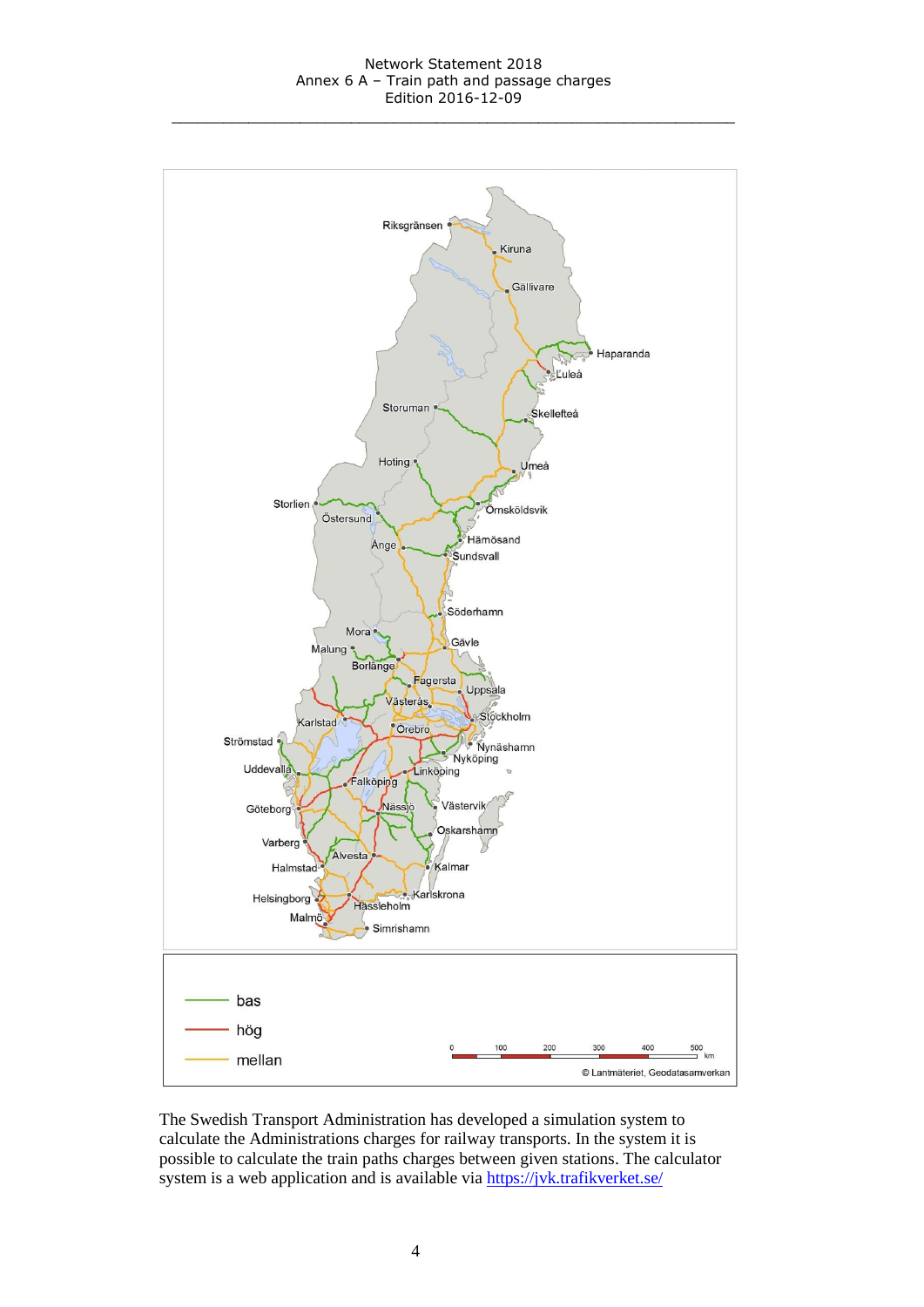# 2 Passage charge

Passage charge is imposed for the allocated train paths on parts of the railway network in Stockholm, Göteborg and Malmö on weekdays, Monday-Friday, 06.00–09.00 and 15.00–18.00

# 2.1 Example Stockholm

In Stockholm, a charge is levied for:

- Ulriksdal–Skavstaby (area F)
- Huvudsta–Barkaby (area G).
- Flemingsberg–Björnkulla–Malmsjö–Södertälje Syd övre (south upper) (area H)
- Järna–Gnesta (area I)

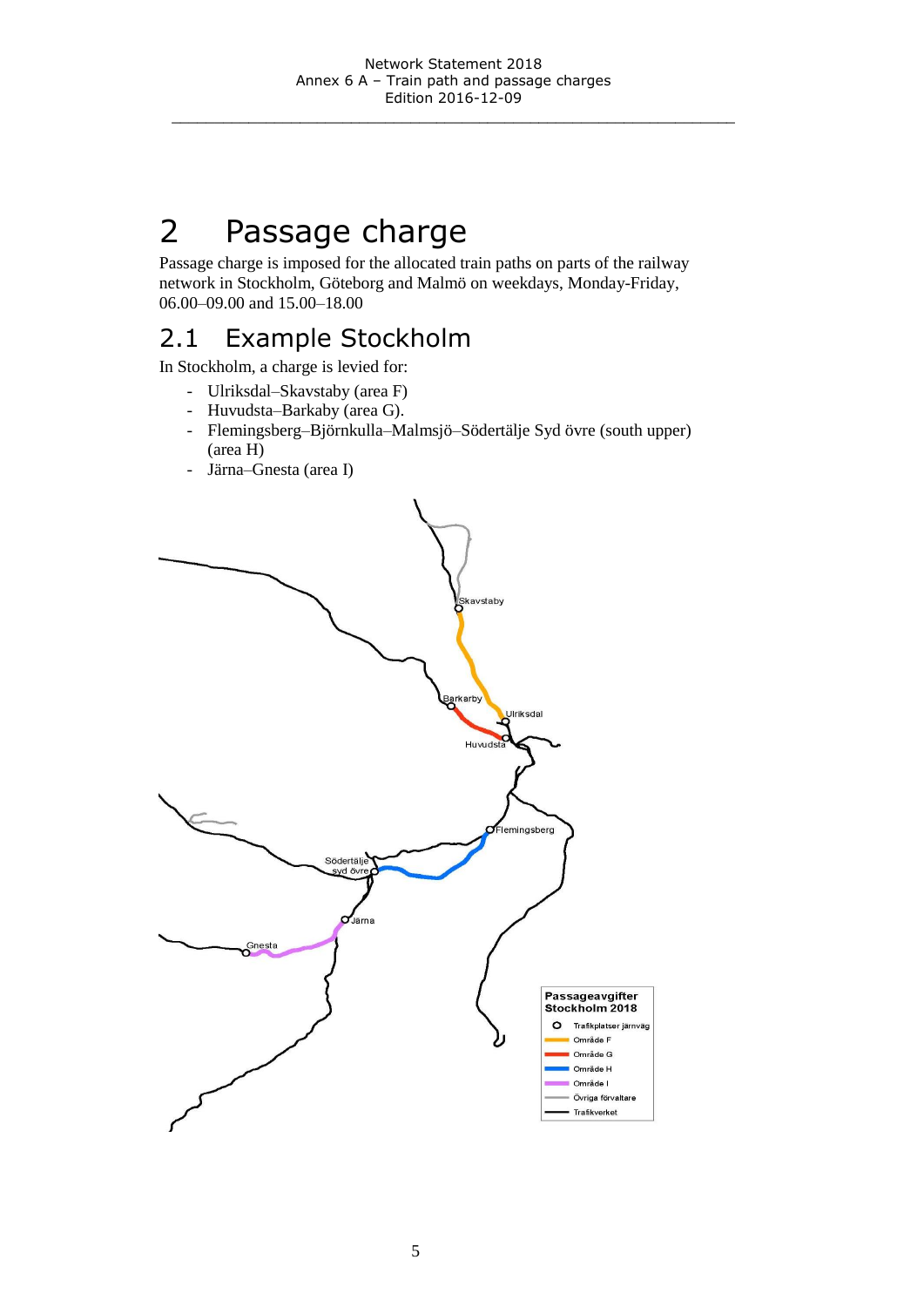Examples for Stockholm:

- 1. A train from Uppsala runs to Norrköping through Stockholms central. The train runs via Skavstaby at 6.15 on a non-holiday weekday and will be charged a passage charge (Skavstaby - Ulriksdal). The train comes to Stockholm Central and at 6.30 drives continues towards Norrkoping via Flemingsberg – Björnkulla – Malmsjö – Södertälje Syd övre (south upper), and is charged an additional passage charge (area H). The train continues from Södertälje via Nyköping. *A total of 2 x passage charges for the train path.*
- 2. A train from Falun drives towards Stockholms central. The train passes Skavstaby at 15.40 on a non-holiday weekday and will be charged a passage charge (Skavstaby - Ulriksdal). *1 (one) passage charge for the train path.*
- 3. The train path in example 2 has turned around at Stockholms central and will run a new train path to Falun at 16.05 the same day. At 16.05 on departure, a passage charge will be levied (Skavstaby - Ulriksdal). *1 (one) passage charge for the train path.*
- 4. A train from Falun drives towards Stockholms central. The train passes Karlberg at 17.40 on a non-holiday weekday and will be charged a passage charge (Karlberg–Stockholms central). *1 (one) passage charge for the train path.*
- 5. A train from Gävle drives to Linköping via Stockholm Central. The train runs via Skavstaby at 17.55 on a non-holiday weekday and will be charged a passage charge (Skavstaby -Ulriksdal). The train arrives at Stockholm Central at 18.00 and at 18.05 it leaves for Linköping via area H. A passage charge will not be levied because the train will not be operated in the area for the train path within the time when the passage charge is levied. *1 (one) passage charge for the train path.*
- 6. A train from Uppsala drives towards Stockholm Central. The train passes Skavstaby at 15.08 on a non-holiday weekday and will be charged a passage charge (Skavstaby - Ulriksdal). Passengers alight at Stockholm Central. *1 (one) passage charge for the train path.*
- 7. A train from Gothenburg drives towards Stockholm Central. The train passes Gnesta at 15.08 on a non-holiday weekday and will be charged a passage charge (Gnesta - Järna). The train passes Södertälje South at 15.XX. The passengers alight at Stockholm Central. *2 (two) passage charge for the train path.*
- 8. A train from Västerås drives towards Stockholm Central. The train passes Barkarby 07:00 on a non-holiday weekday and will be charged a passage charge (Huvudsta – Barkarby). The passengers alight at Stockholm Central. *1 (one) passage charge for the train path.*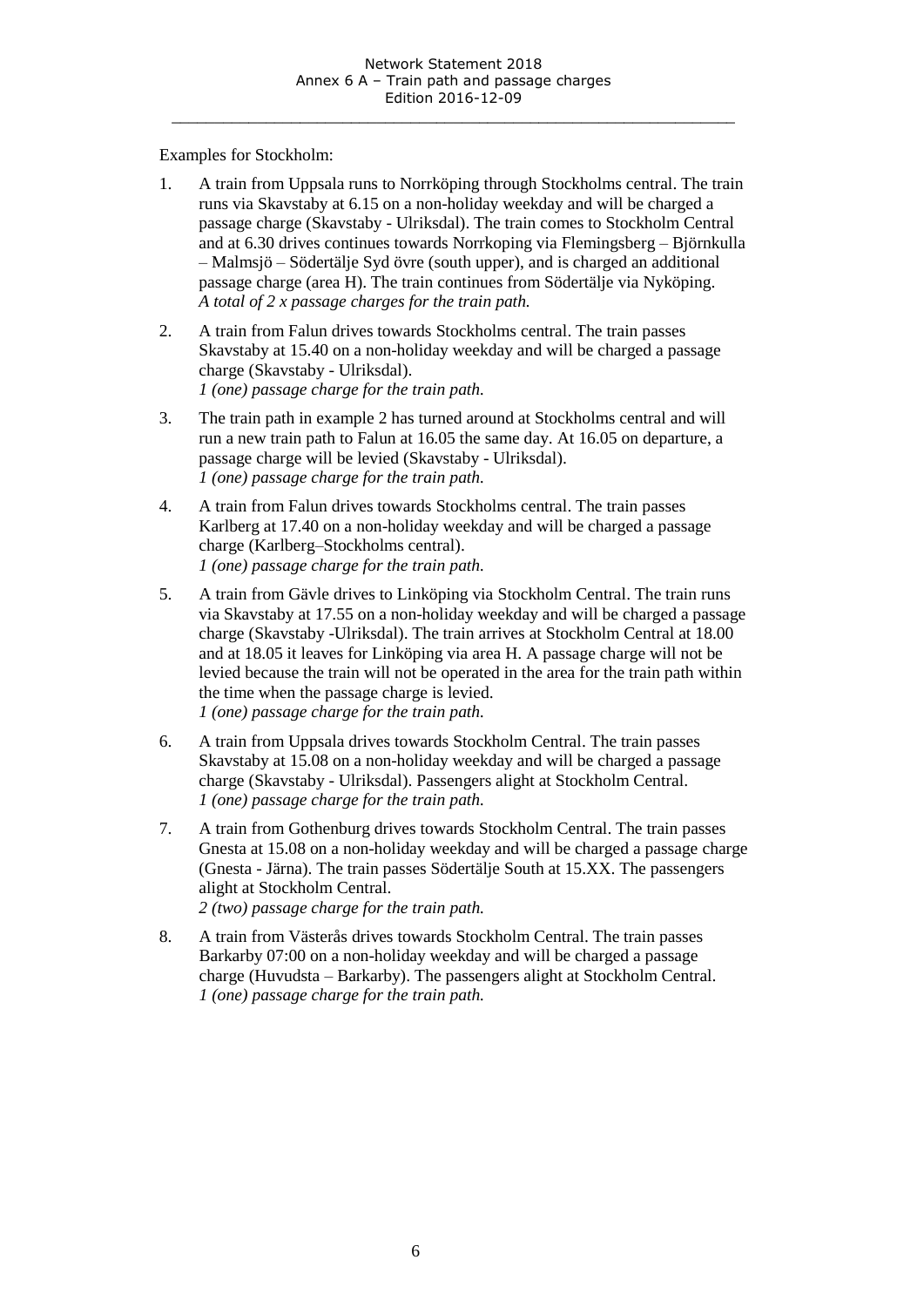# 2.2 Example Gothenburg

In Gothenburg, a charge is made for all the tracks in an area limited by the "Boundary for passage charge" at Floda, Almedal, Göteborg Kville, Göteborgs Marieholm and Sävenäs marshalling yards (area C).



Examples for Gothenburg:

- 1. A train from Stockholm is on its way towards Göteborgs central. The train runs via Floda 6.30 a non-holiday weekday. A passage charge is levied as the train passes Floda (Floda–Göteborgs central). *1 (one) passage charge for the train path.*
- 2. A train from Malmö is on its way to the port of Gothenburg. The train passes Almedal 8.50 and proceeds to the port of Gothenburg via Gubbero, Olskroken and Göteborg Kville. A passage charge is levied (Almedal– Göteborg Kville). *1 (one) passage charge for the train path.*
- 3. A train runs from Sävenäs marshalling yards 8.45 a non-holiday weekday and a passage charge will be levied. The train runs to the port of Gothenburg. *1 (one) passage charge for the train path.*

### 2.3 Example Malmö

In Malmo, the charge is levied for

- all tracks in an area limited by the "Boundary for passage charge" at Lund and Malmö Central (area D). For Malmö godsbangård/central-Östervärn will no charge be levied
- Malmö Central–Svågertorp and Lernacken (area E).

If both areas D and E are used, a maximum of two passage charges will be levied per agreed train path.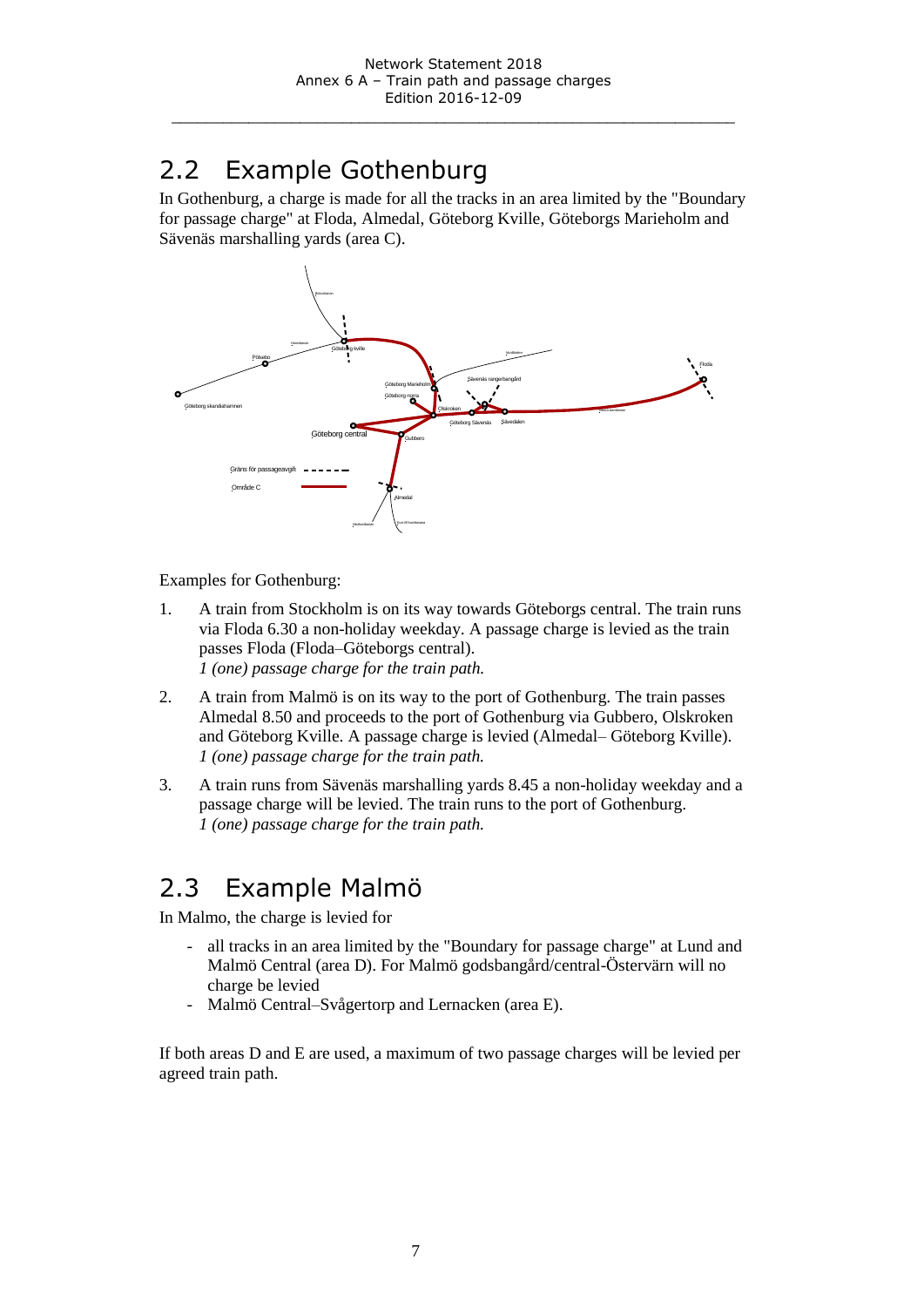#### Network Statement 2018 Annex 6 A – Train path and passage charges Edition 2016-12-09



Examples for Malmo:

- 1. A train from Stockholm is on its way to Lernacken. The train runs via Lund 7.30 a non-holiday weekday. A passage charge is levied when the train passes Lund (Lund – Malmö Central). The train runs towards Malmo Central, where it continues to the City Tunnel at 8.00. As it passes Malmö Central on the way to the City Tunnel, a further charge is levied (Malmö Central – Lernacken). *A total of 2 x passage charges for the train path.*
- 2. A train from Gothenburg is on its way to Lernacken. The train runs via Lund 7.30 a non-holiday weekday. A passage charge is levied when the train passes Lund (Lund–Malmö central). The train runs to via Östervärn - Fosieby towards Svågertorp and where it passes Lernacken at 8.00. *2 (two) passage charges for the train path.*
- 3. A train starts from Malmö godsbangård and drives towards Trelleborg. The train departs 16.05 a non-holiday weekday. No passage charge is levied for the train path on the route Malmö godsbangård - Östervärn, not included in area D.

# 3 Emission charge

The emissions charge reflects the socioeconomic costs in terms of environmental and health effects that one additional train movement gives rise to - the costs of discharging carbon dioxide, nitrogen oxides, sulphur dioxide, hydrocarbons and particles. The size of the charge depends on the engine's environmental class and the quantity of fuel consumed.

For engine-powered vehicles, the emission fee is levied as below.